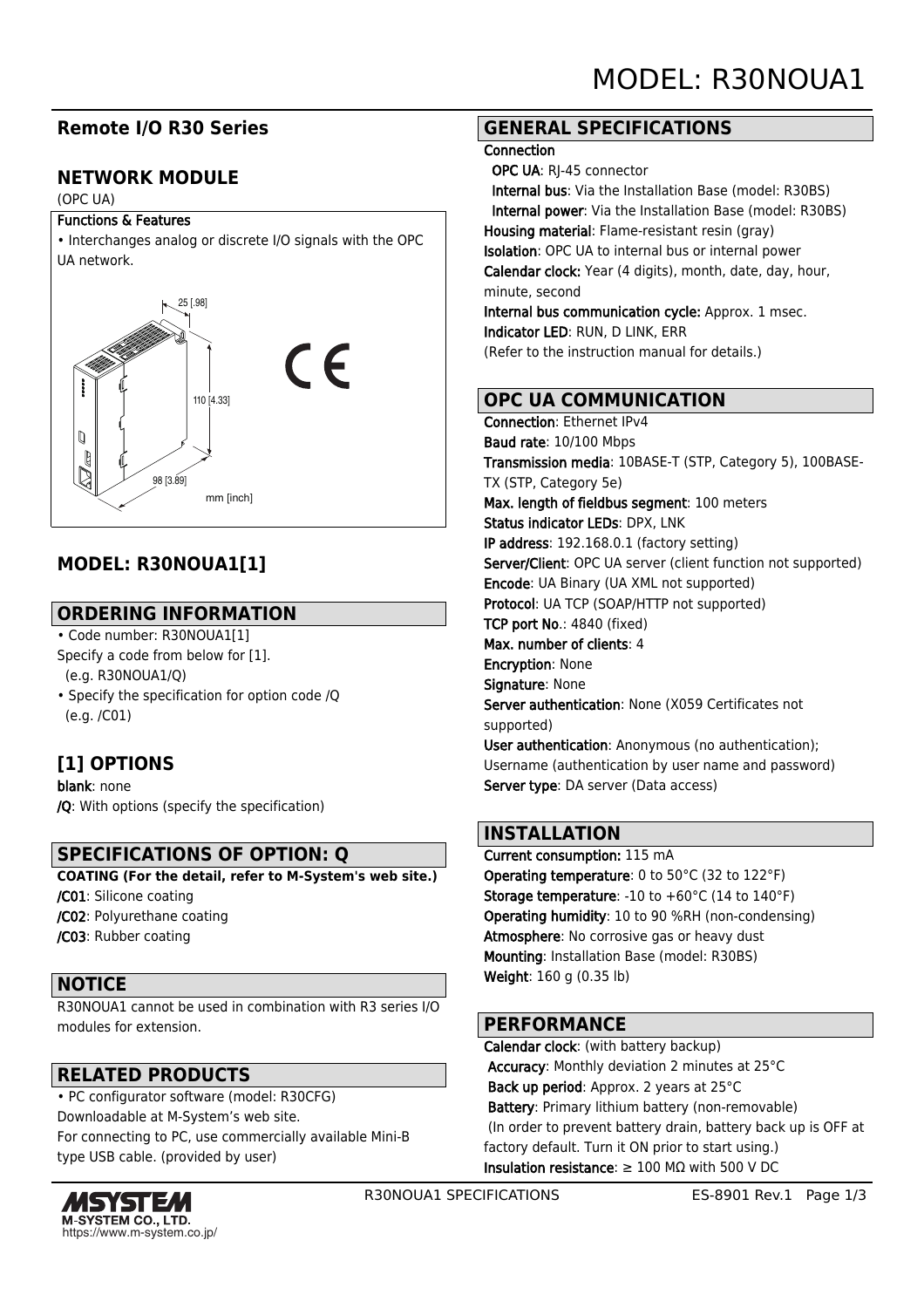Dielectric strength: 1500 V AC @ 1 minute (OPC UA to internal bus or internal power) 1500 V AC @ 1 minute (power input to FE; isolated on the power supply module)

## **STANDARDS & APPROVALS**

# EU conformity:

EMC Directive EMI EN 61000-6-4 EMS EN 61000-6-2 RoHS Directive

## **EXTERNAL VIEW**